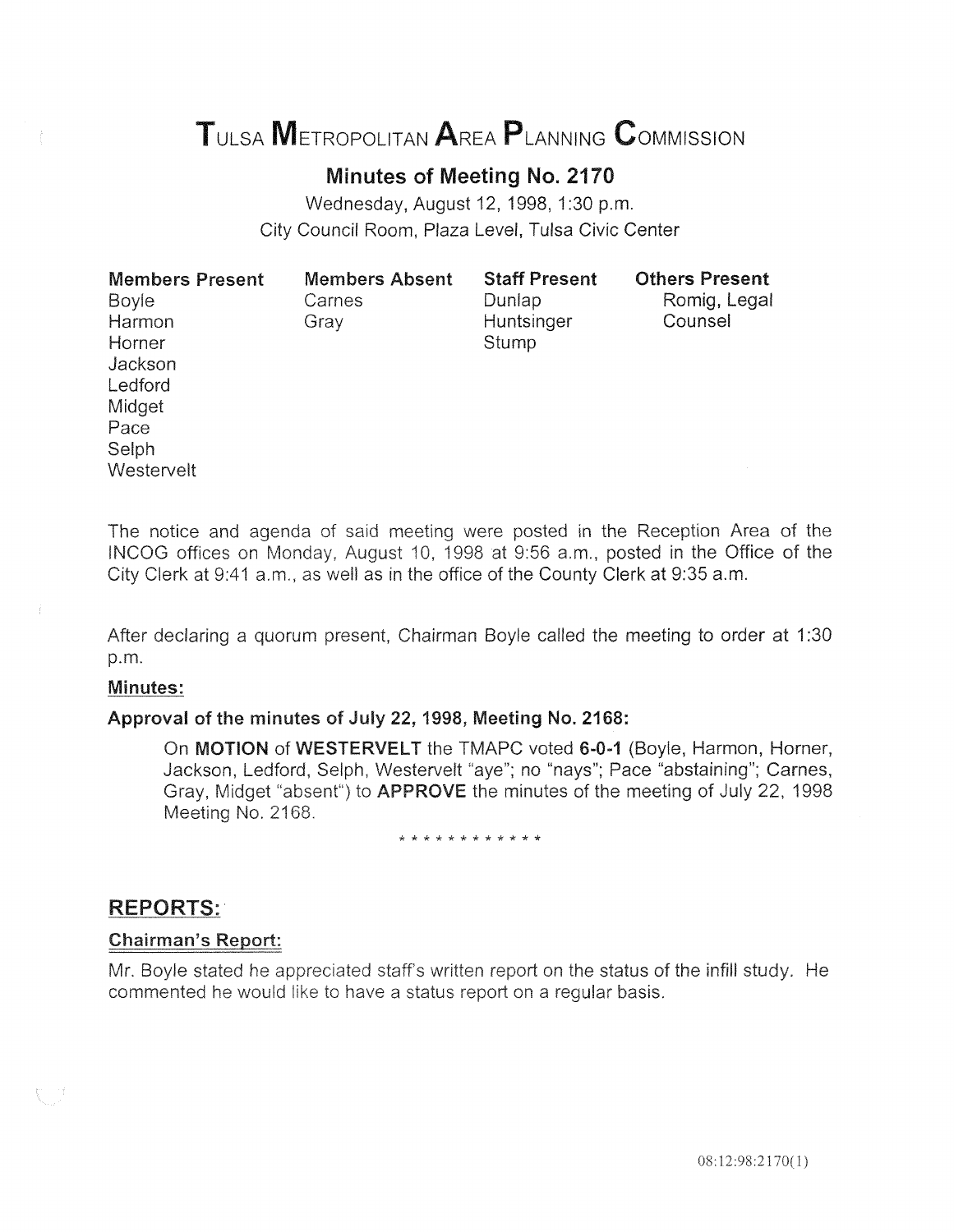## Committee Reports:

## Comprehensive Plan Committee

Mr. Ledford reported that there was a Comprehensive Plan Committee work session prior to this meeting. He explained that the meeting was an initial meeting as part of the lnfill Task Force and part of the Comprehensive Plan Committee regarding the Major Street and Highway Plan. He commented that this will be an ongoing committee and will try to resolve the right-of-way quidelines in the downtown area.

## Director's Report:

Mr. Stump stated that there are three zoning items on the City Council agenda and Mr*.* Jim Dunlap will be representing the staff.

Mr. Stump stated that the Utilities and Infrastructure Committee of the lnfill Task Force will be meeting August 27, 1998.

Mr. Boyle stated that Mr. Horner will be representing the Planning Commission at the City Council meeting.

## **Continued Items:**

## PUD-360-A-3- Adrian Smith 8)

West of northwest corner East 91<sup>st</sup> Street and South Memorial (Minor Amendment) (Applicant has requested a continuance to August 26, 1998

in order to re-notice.

## There were no interested parties wishing to speak.

## TMAPC Action; 8 members present:

On MOTION of WESTERVELT the TMAPC voted 8-0-0 (Boyle, Harmon, Horner, Jackson, Ledford, Pace, Selph, Westervelt "aye"; no "nays"; none "abstaining"; Carnes, Gray, Midget, "absent") to CONTINUE PUD-360-A-3 to August 26, 1998 in order to give a re-notice as requested by applicant.

\* \* \* \* \* \* \* \* \* \* \*

## Midget in at 1:35 p.m.

## $Z-6650 - RickV$  Jones

East of southeast corner East 81<sup>st</sup> Street and South Sheridan (Applicant has made a timely request for a continuance.)

RM-O to OL  $(PD-18) (CD-8)$ 

**AND**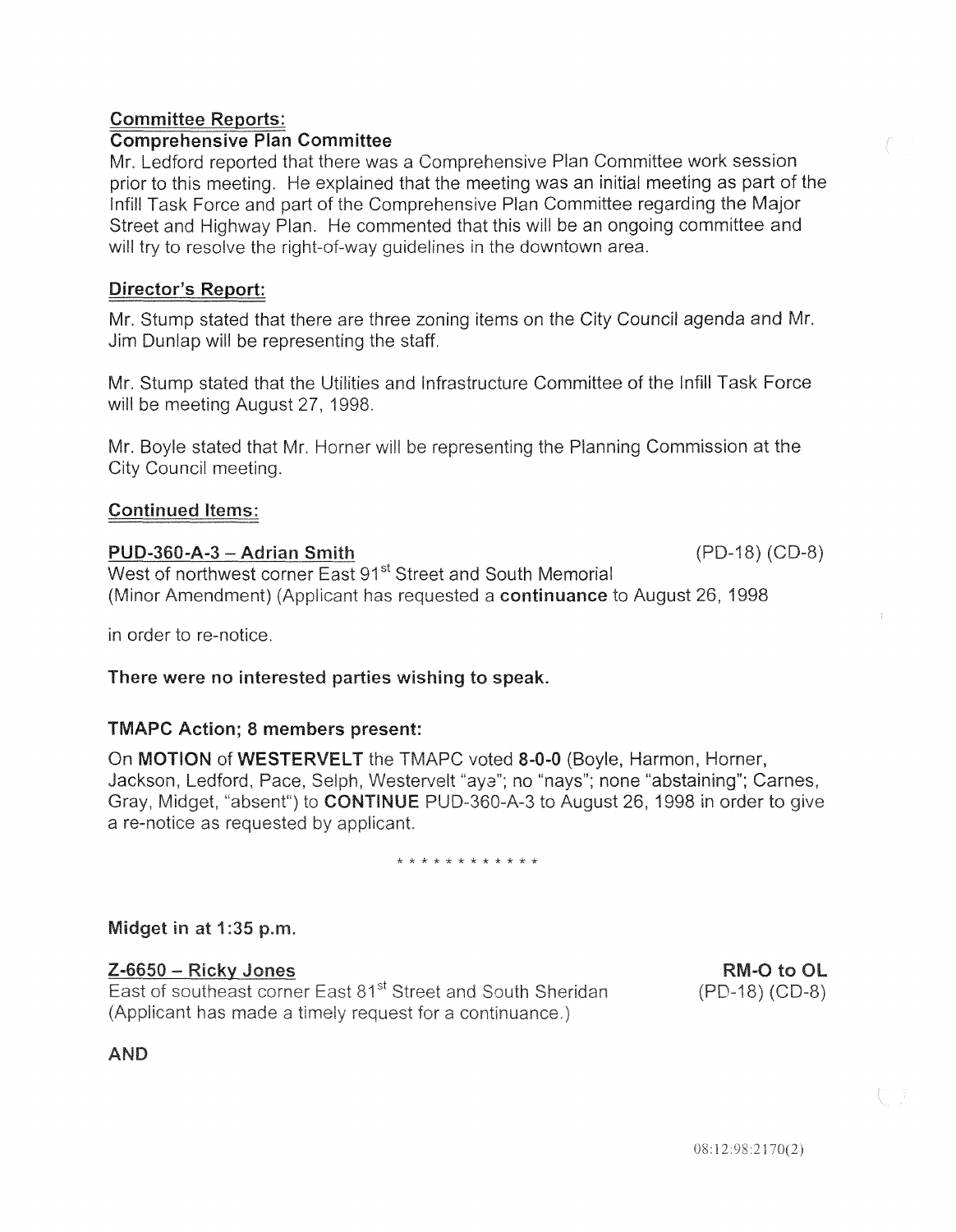#### PUD-593 - Ricky Jones Southeast corner East 81<sup>st</sup> Street and South Sheridan.

(Applicant has made a timely request for a continuance.)

## TMAPC Action; 9 members present:

On MOTION of MIDGET the TMAPC voted 9-0-0 (Boyle, Harmon, Horner, Jackson, Ledford, Midget, Pace, Selph, Westervelt "aye"; no "nays"; none "abstaining"; Carnes, Gray "absent") to CONTINUE Z-6650 and PUD-593 to October 7, 1998 as requested by the applicant.

\* \* \* \* \* \* \* \* \* \* \* \*

## PUD-585-2- Charles Norman (PD-18) (CD-8)

South of southwest corner East 61<sup>st</sup> Street and South Memorial Drive (Minor Amendment)

## AND

## PUD-585 - Charles Norman

South of southwest corner East 61<sup>st</sup> Street and South Memorial Drive (Detail Site Plan)

## AND

 $\int_{\mathbb{R}^3}$  and

## AC-038- Charles Norman (PD-18) (C0-8)

South of southwest corner East 61<sup>st</sup> Street and South Memorial Drive (Alternative Landscape Plan)

## Staff Recommendation:

Mr. Stump stated that these applications cannot be heard due to an incorrect legal description.

## There were no interested parties wishing to speak.

## TMAPC Action; 9 members present:

HORNER the TMAPC voted 9-0-0 (Boyle, Harmon, Horner, Jackson, , Midget, Pace, Selph, Westervelt "aye"; no "nays"; none "abstaining"; Carnes, bsent") to **CONTINUE** PUD-585-2/PUD-585/AC-038 to August 19, 1998.

\* \* \* \* \* \* \* \* \* \*

## CS, RM-0, RS-3 TO PUD

(PD-18) (CD-8)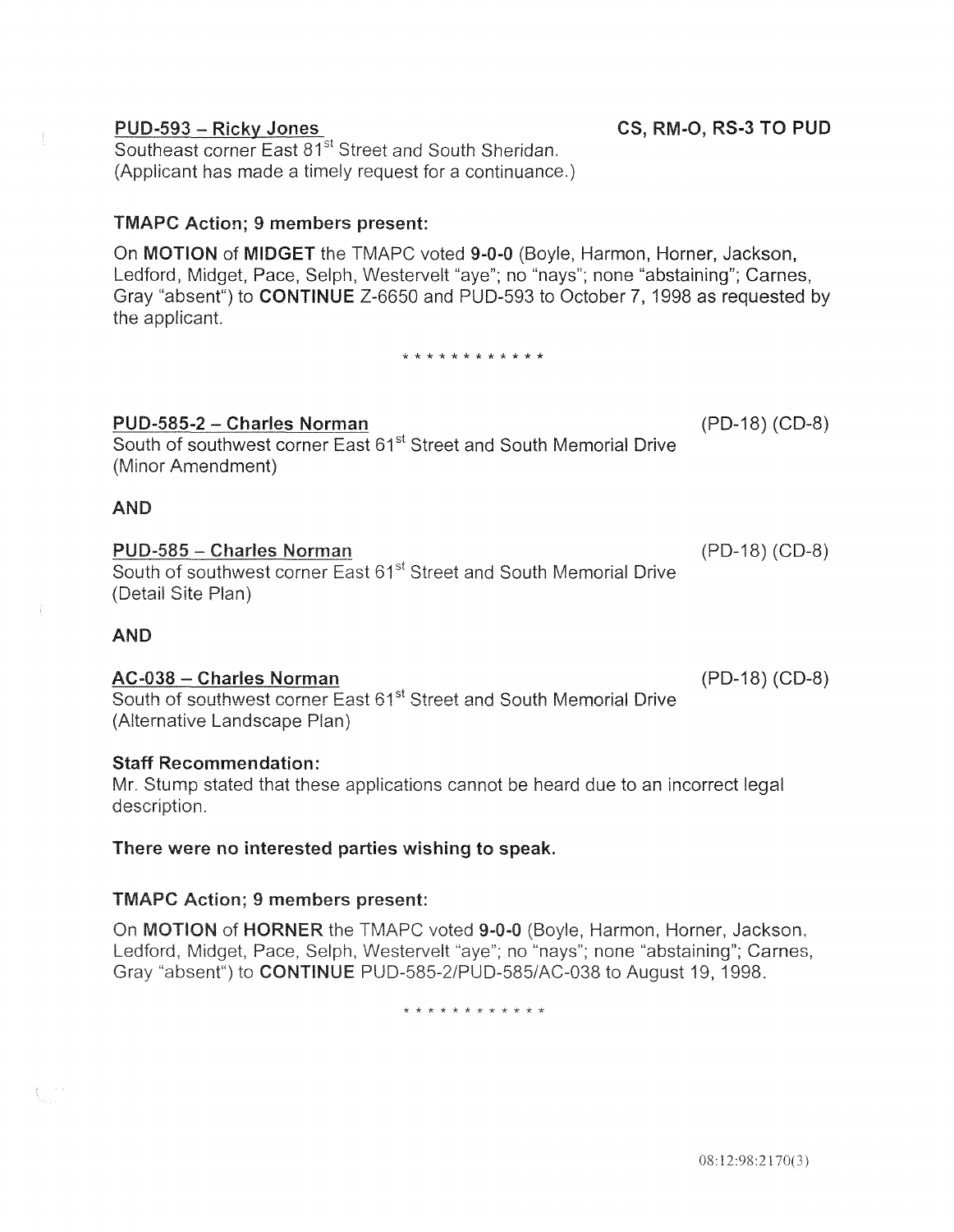# Subdivisions:

## Change of Access on Recorded Plat:

# Lot 1, Block 1, Ceid 2<sup>nd</sup> Amended (3413) (PD-15) (County)

Southeast corner East 76<sup>th</sup> Street North and Whirlpool Drive

## Staff Recommendation:

Mr. Stump stated that this is a change of access, which was to accommodate the Whirlpool Corporation's redesign. He indicated that Traffic Engineering has approved a new location and staff recommends approval.

## There were no interested parties wishing to speak.

## TMAPC Action; 9 members present:

On MOTION of MIDGET the TMAPC voted 9-0-0 (Boyle, Harmon, Horner, Jackson, Ledford, Midget, Pace, Selph, Westervelt "aye"; no "nays"; none "abstaining"; Carnes, Gray "absent") to **APPROVE** the Change Of Access on Recorded Plat for Lot 1, Block 1, Ceid  $2^{nd}$  Amended as recommended by staff.

# **Zoning Public Hearings:**

Z-6651 - William LaFortune South of southwest corner East Pine and North Garnett

RS-1 to IL  $(PD-16) (CD-6)$ 

## Staff Recommendation:

Relationship to the Comprehensive Plan:

RELATIONSHIP TO THE COMPREHENSIVE PLAN: The District 16 Plan, a part of the Comprehensive Plan for the Tulsa Metropolitan Area, designates the subject tract as Special District 2 - No Specific Land Use.

According to the Zoning Matrix the requested IL zoning may be found in accordance with the Plan Map.

## **Staff Comments:**

Site Analysis: The subject property is approximately 4.5 acres in size and is located south of the southwest corner of East Pine Street and North Garnett Road. The property is flat, partially wooded, contains two single-family dwellings, and is zoned RS- $3.$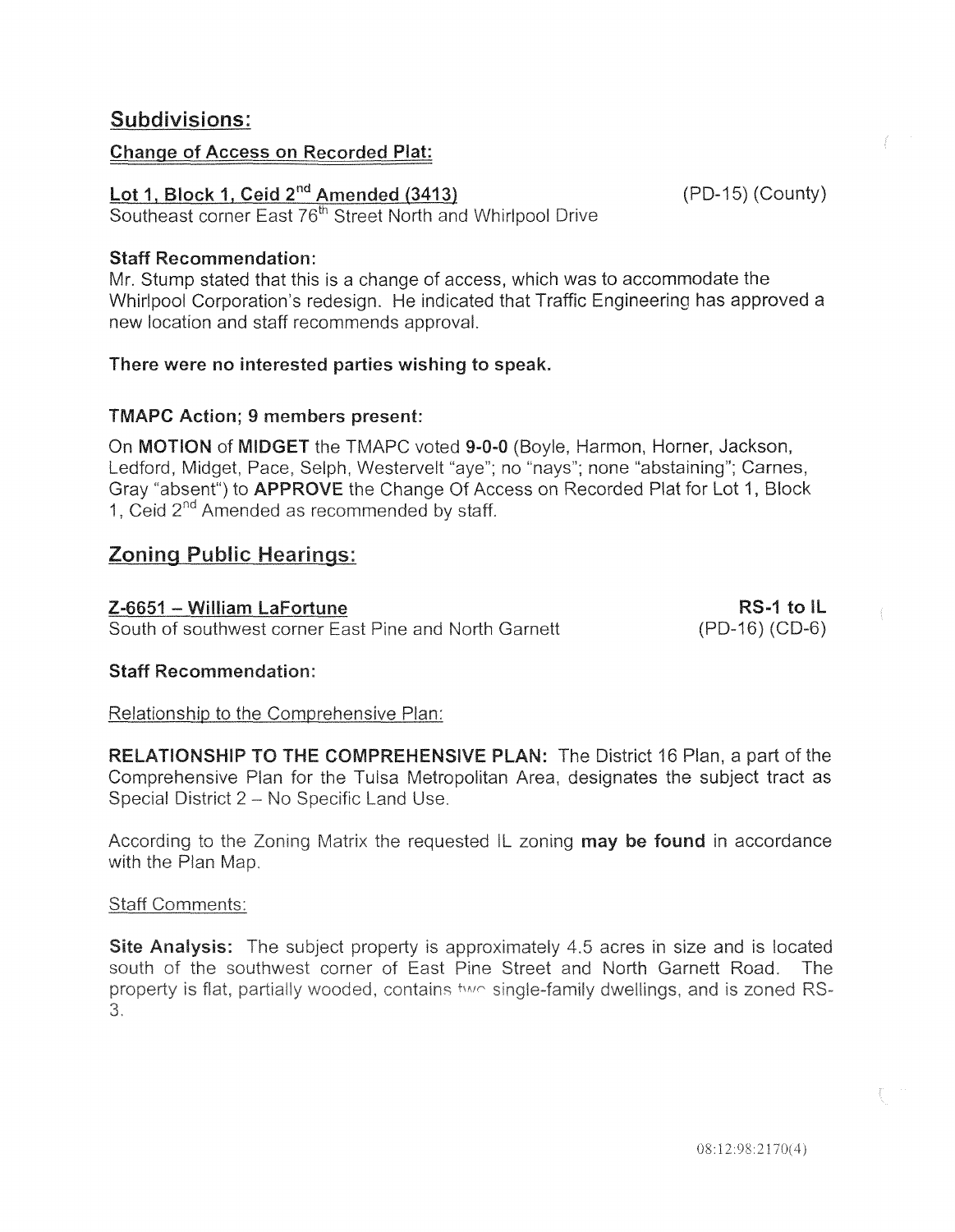Surrounding Area Analysis: The subject tract is abutted on the north by a singlefamily dwelling, zoned RS-3; to the south, by vacant land, zoned IL; to the east by single-family dwellings, zoned RS-3 and to the west by a large manufacturing company, zoned I

Zoning and BOA Historical Summary: The property adjoining the subject tract on the south was rezoned from RS-3 to IL in 1982 and a ten-acre tract located southeast of the subject tract and on the east side of N. Garnett Road was approved for IL zoning from RS-3 in 1989.

Conclusion: Based on the Comprehensive Plan this area is primarily planned for industrial uses due to the ideal location relative to transportation, the physical characteristics of the soil, and slope. Based on the Comprehensive Plan and the existing development in the area, staff recommends **APPROVAL** of IL zoning for Z-6651.

Applicant was present and indicated his agreement with the staff's recommendation.

There were no interested parties wishing to speak.

#### TMAPC Action; 9 members present:

On MOTION of HORNER the TMAPC voted 9-0-0 (Boyle, Harmon, Horner, Jackson, Ledford, Midget, Pace, Selph, Westervelt "aye"; no "nays"; none "abstaining"; Carnes, Gray, "absent") to recommend **APPROVAL** of the IL zoning for Z-6651 as recommended by staff.

#### Legal Description for Z-6651:

Lots 5 and 6, Lakeside Gardens, an Addition to the City of Tulsa, Tulsa County, and State of Oklahoma.

\* \* \* \* \* \* \* \* \* \* \* \*

 $Z-6652$  - Anthony Plank 5840 South Mingo Road

RS-3 to IL (PD-18) (CD-7)

#### Staff Recommendation:

Relationship to the Comprehensive Plan:

**RELATIONSHIP TO THE COMPREHENSIVE PLAN:** The District 18 Plan, a part of the Comprehensive Plan for the Tulsa Metropolitan Area, designates the subject tract as Special District 1 - Development Sensitive.

08:12:98:2170(5)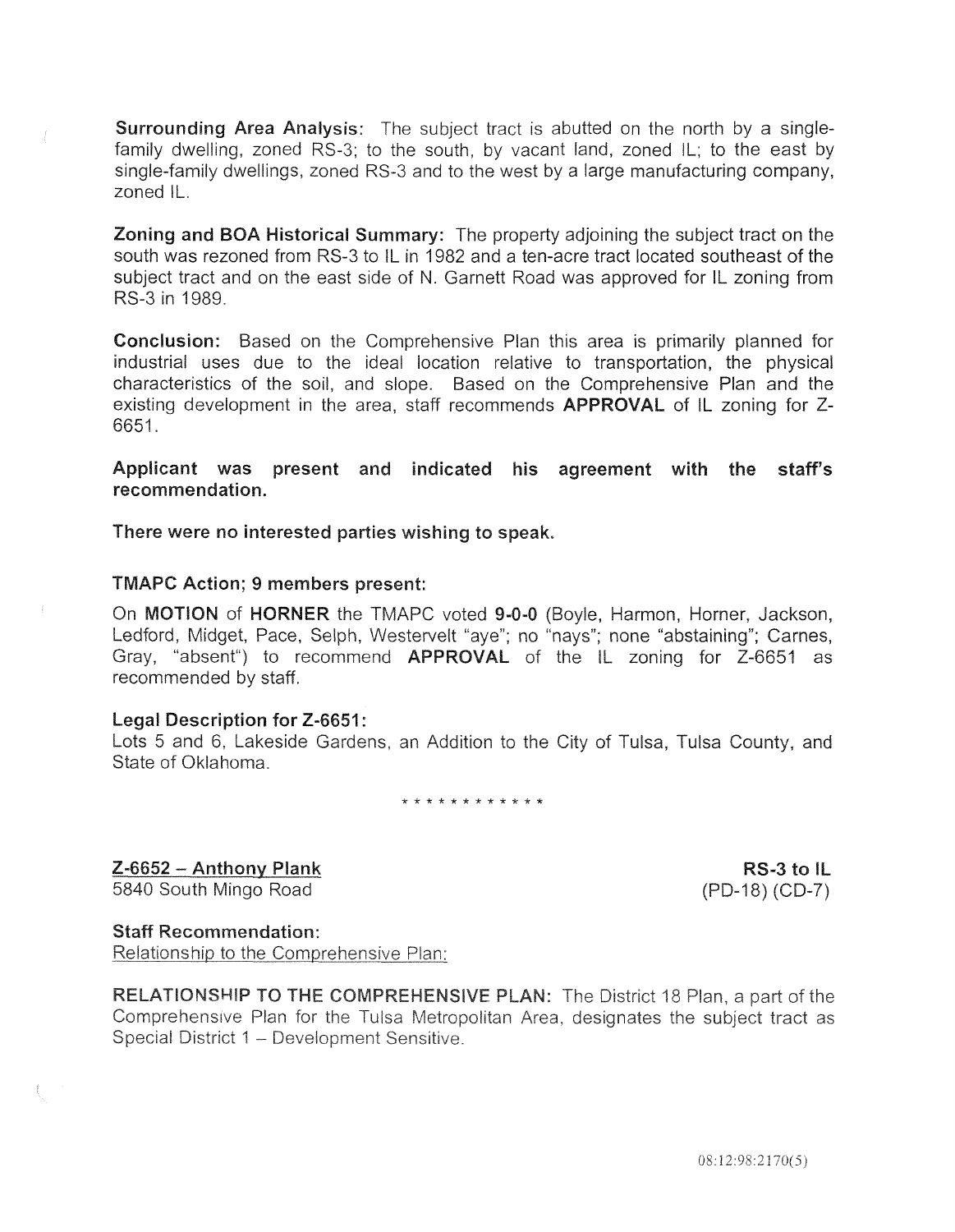According to the Zoning Matrix the requested IL zoning **may be found** in accordance with the Plan Map.

## Staff Comments:

Site Analysis: The subject property is approximately 100' x 268' in size and is located south of the southwest corner of East 58<sup>th</sup> Street South and South Mingo Road. The property is flat, partially wooded, contains one single-family dwelling, and is zoned RS-3.

Surrounding Area Analysis: The subject tract is abutted on the north by vacant property, zoned RS-3; to the south by an office, zoned IL; to the west by vacant floodway property, zoned RS-3; and to the east by a vacant lot and a mini-storage facility, zoned IL.

Zoning and BOA Historical Summary: The history of zoning actions in this area indicate that non-residential zonings have been approved north of E. 58<sup>th</sup> Street S. and south of the subject tract along S. Mingo Road.

Conclusion: The subject property is identified as being within a future industrial development area. The Comprehensive Plan recommends detailed functional plans and development criteria for each development in accordance with the industrial development policies of the City. Based on the Comprehensive Plan, the existing development and existing uses in this area, staff recommends **APPROVAL** of IL zoning for Z-6652.

There were no interested parties wishing to speak.

Applicant was present and indicated his agreement with staff's recommendation.

## TMAPC Action; 9 members present:

On MOTION of WESTERVELT the TMAPC voted 9-0-0 (Boyle, Harmon, Horner, Jackson, Ledford, Midget, Pace, Selph, Westervelt "ave"; no "nays"; none "abstaining"; Carnes, Gray, "absent") to recommend **APPROVAL** of IL zoning for Z-6652 as recommended by staff.

#### Legal Description for Z-6652:

Lot 3, Block 2, Andersen Addition, an Addition to the City of Tulsa, Tulsa County, State of Oklahoma.

\*\* \*\*\*\* \*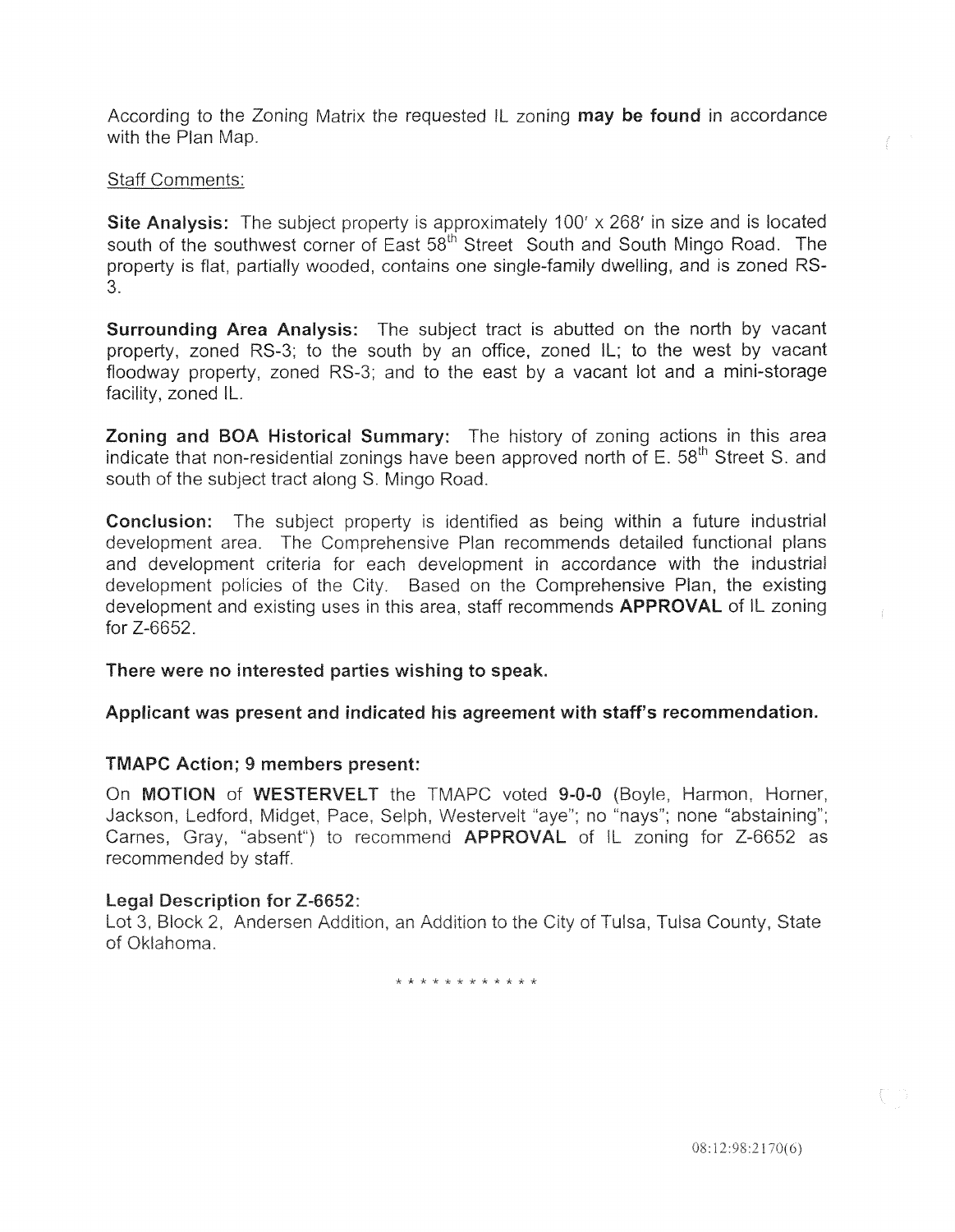#### Staff Recommendation:

Relationship to the Comprehensive Plan:

RELATIONSHIP TO THE COMPREHENSIVE PLAN: The District 18 Plan, a part of the Comprehensive Plan for the Tulsa Metropolitan Area, designates the subject tract as Special District 1 - Development Sensitive.

According to the Zoning Matrix the requested IL zoning may be found in accordance with the Plan Map.

#### Staff Comments:

**Site Analysis:** The subject property is approximately 100' x 240' in size and is located south of the southwest corner of East 58<sup>th</sup> Street South and South Mingo Road. The property is flat, partially wooded, contains one single-family dwelling, and is zoned RS-3.

**Surrounding Area Analysis:** The subject property is abutted on the north and south by single-family dwellings, zoned RS-3; to the west by vacant floodway property, zoned RS-3; and to the east by an equipment and machinery rental business, zoned IL.

Zoning and BOA Historical Summary: The history of zoning actions in this area indicate that non-residential zonings have been approved north of E. 58<sup>th</sup> Street S. and south of the subject tract along S. Mingo Road.

Conclusion: The subject property is identified as being within a future industrial development area. The Comprehensive Plan recommends detailed functional plans and development criteria for each development in accordance with the industrial development policies of the City. Based on the Comprehensive Plan, the existing development and existing uses in this area, staff recommends **APPROVAL** of IL zoning for Z-6653.

#### Applicant was present and indicated her agreement with staff's recommendation.

There were no interested parties wishing to speak.

#### TMAPC Action; 9 members present:

On MOTION of MIDGET the TMAPC voted 9-0-0 (Boyle, Harmon, Horner, Jackson, Ledford, Midget, Pace, Selph, Westervelt "aye"; no "nays"; none "abstaining"; Carnes, Gray, "absent") to recommend APPROVAL of IL zoning for Z-6653 as recommended by staff.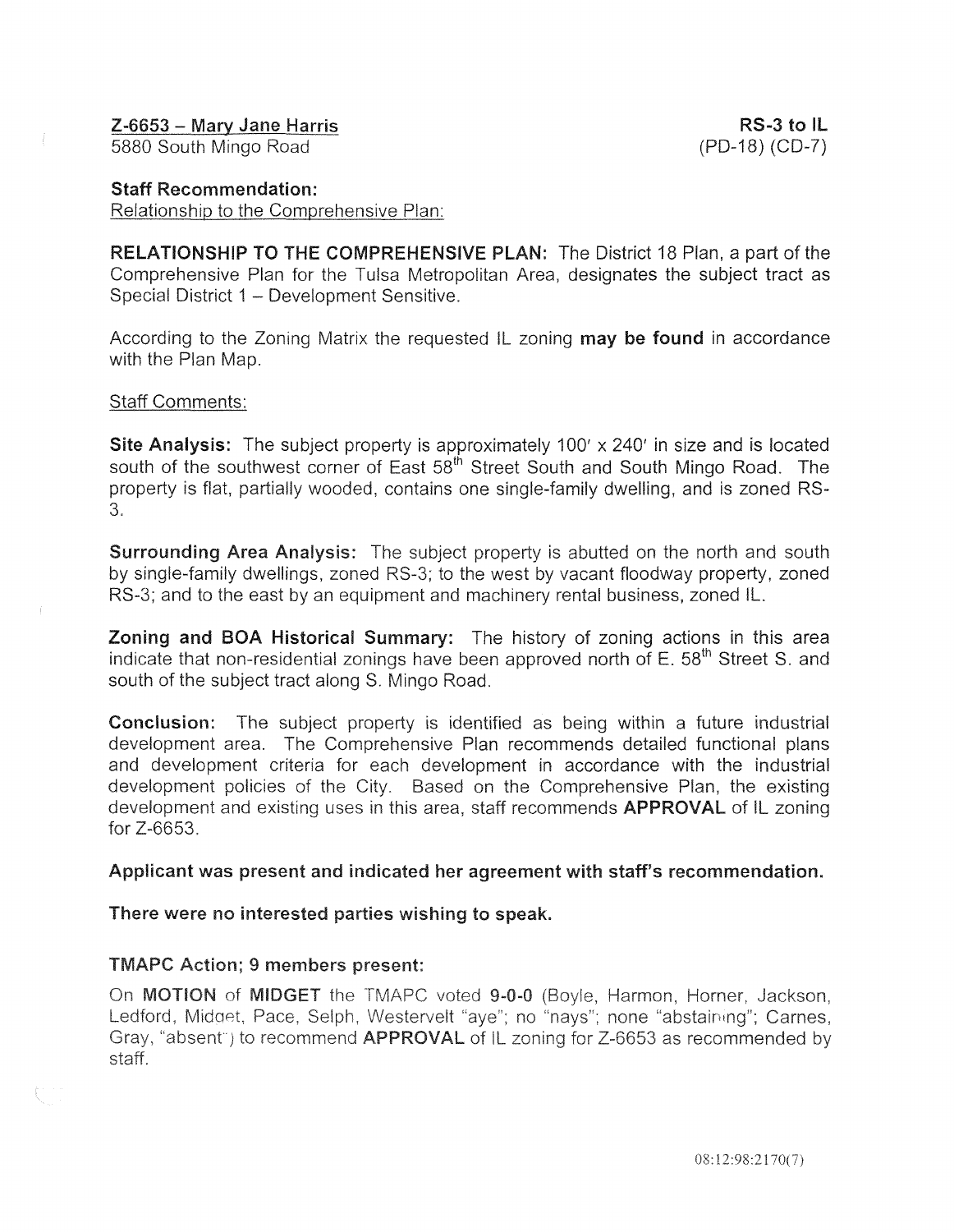## Legal Description for Z-6653:

7, Block 2, Andersen Addition, an Addition to the City of Tulsa, Tulsa County, State of Oklahoma.

\* \* \* \* \* \* \* \* \* \* \* \*

## PUD-488-2- Eric P. Nelson (PD-18) (CD-8)

East of southeast corner East 71<sup>st</sup> Street and South Mingo Road (Minor Amendment to reduce the required east boundary building setback.)

## Staff Recommendation:

The applicant is requesting Minor Amendment approval to reduce the required east boundary building setback from 17.5 feet to 11 feet.

Staff has examined the land title survey submitted with the application, the recorded plat, the minutes of the original approval and a minor amendment combining development areas and the approved standards and finds a discrepancy in the description and representation of the east building setback.

The plat and the minutes reflect an 11-foot building setback, which corresponds to an 11-foot utility easement. The land title survey indicates the actual setback as built at 13.5 feet. The east boundary setback standard was amended when combining development areas in 1995 and anticipated a 17 .5-foot utility easement and the possible development of residential uses to the east. During the platting process only an 11-foot utility easement was required by Public Works and the land to the east has developed as a commercial use.

Staff is of the opinion that the request will not alter the original approvai, wili refiect what is actually built and does not encroach on the 11-foot utility easement. The applicant is attempting to clear the title for the purposes of conveyance of the property.

In order to clear the title and eliminate the discrepancy between the approved PUD standards and the plat, staff recommends APPROVAL of the Minor Amendment as submitted reducing the building setback on the easterly boundary from 17.5 feet to 11 feet.

#### **Staff Comments:**

Mr. Stump explained that the originally there was a 17.5 feet utility easement along the boundary and later staff found that there would only be 11 feet.

#### Applicant indicated his agreement with the staff's recommendation.

There were no interested parties wishing to speak.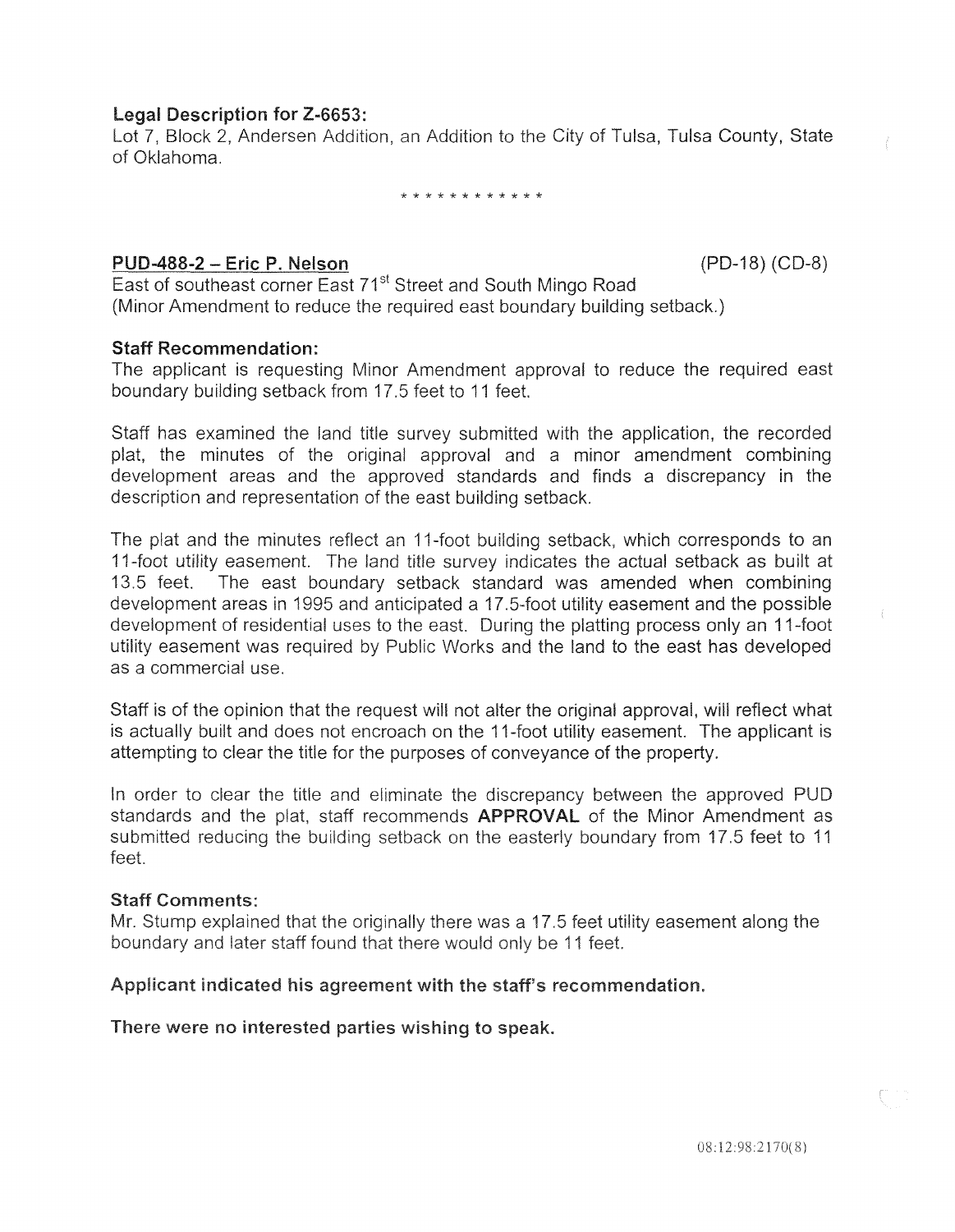#### TMAPC Action; 9 members present:

On MOTION of SELPH the TMAPC voted 9-0-0 (Boyle, Harmon, Horner, Jackson, Ledford, Midget, Pace, Selph, Westervelt "aye"; no "nays"; none "abstaining"; Carnes, Gray, "absent") to recommend APPROVAL of the Minor Amendment for PUD-498-2 as recommended by staff.

\* \* \* \* \* \* \* \* \* \* \* \*

## PUD-179S-5- Don Dishon, AIC

(PD-18) (CD-8)

9310 East 71<sup>st</sup> Street (Minor Amendment to reduce the minimum canopy setback.)

#### Staff Recommendation:

The applicant is requesting Minor Amendment approval to reduce the minimum canopy setback from 50 feet to 43 feet to allow architectural/design modifications to an existing restaurant. Sonic is totally revising all signage, building exteriors, and landscaping.

Staff has reviewed the application and finds the proposed modification to the canopy setback distance from the north property boundary does not alter the character or intent of the original approval. The extension of the canopy does not alter the drive-in parking configuration or change any drives or access lanes. Staff is of the opinion the proposed modification to the canopy setback is minor in nature.

Staff, therefore, recommends APPROVAL of Minor Amendment 179-S-5 per the submitted Site Plan with the following condition:

This is approval modifies the canopy setback standard from 50 feet to 43 feet on the north property boundary only; canopy setbacks for all other property boundaries and building setback distances remain the same.

#### Applicant was not present.

Q.

There were no interested parties wishing to speak.

#### TMAPC Action; 9 members present:

On MOTION of WESTERVELT the TMAPC voted 9-0-0 (Boyle, Harmon, Horner, Jackson, Ledford, Midget, Pace, Selph, Westervelt "aye"; no "nays"; none "abstaining"; Carnes, Gray, "absent") to recommend APPROVAL of the Minor Amendment for 179-S-5, subject to the conditions as recommended by the staff.

\* \* \* \* \* \* \* \* \* \* \*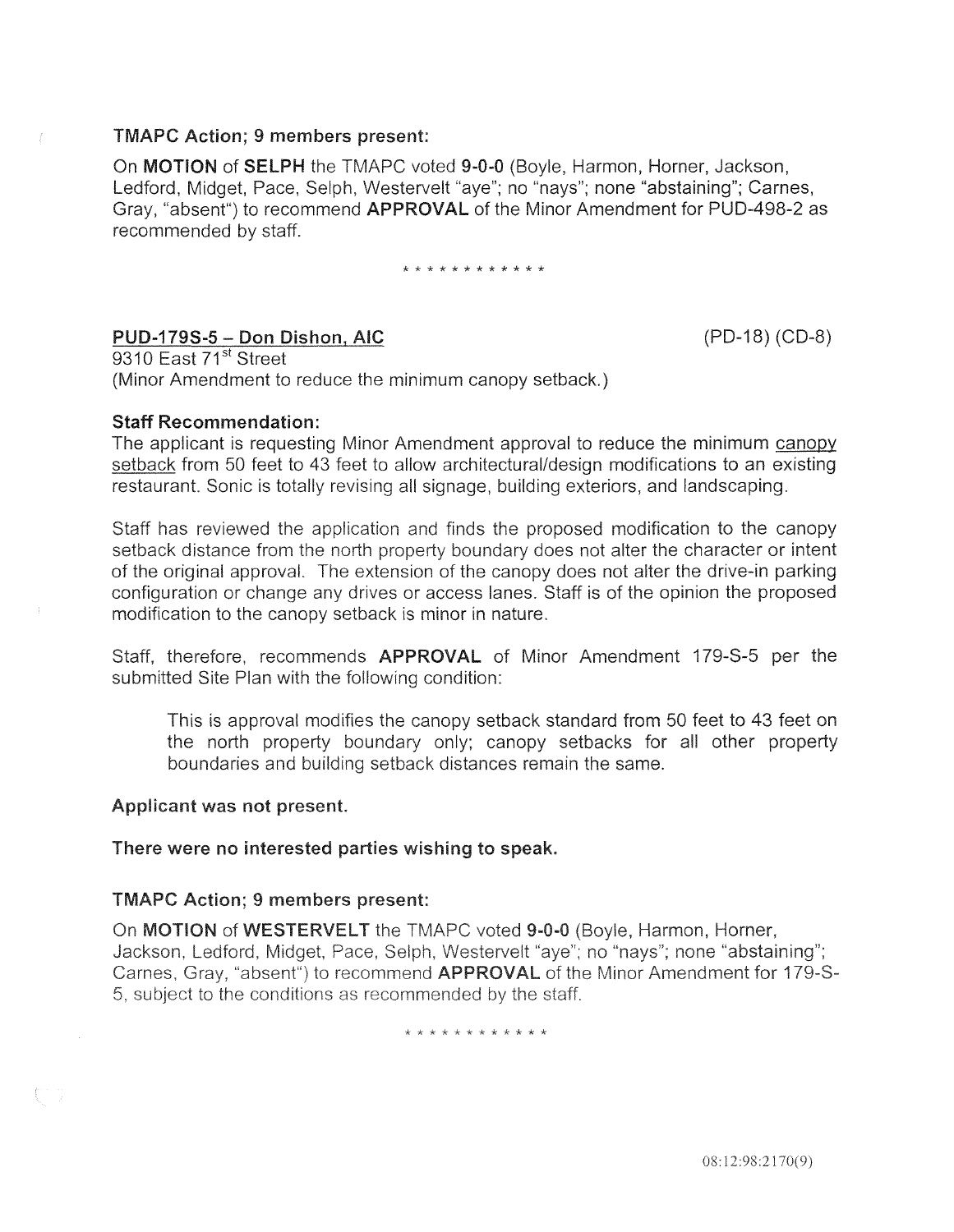# Other Business:

## PUD-559 - William Brown

(PD-18) (CD-8)

Northwest corner East 91<sup>st</sup> Street and Mingo Valley Expressway (Detail Site Plan for 40,776 SF three-story medical office building in Development Area A.)

## Staff Recommendation:

The applicant is requesting Detail Site Plan approval for a 40,776 square foot three story medical office building on an 8.93-acre portion of Development Area A.

A 180-bed hospital and outpatient center received Site Plan approval for a 20-acre portion of Development Area A in 1997.

Staff has reviewed the site plan and finds it conforms to the bulk and area, setback, building square footage, building height, parking, lighting, trash area screening, access, circulation and total landscaped area standards approved for Development Area

Staff, therefore, recommends APPROVAL of the Detail Site Plan for PUD-559, Development Area A as submitted.

Note: Detail Site Plan approval does not constitute Landscape or Sign Plan approval.

#### Applicant indicated his agreement with staff's recommendation.

#### There were no interested parties wishing to speak.

#### TMAPC Action; 9 members present:

On MOTION of MIDGET the TMAPC voted 9-0-0 (Boyle, Harmon, Horner, Jackson, Ledford, Midget, Pace, Selph, Westervelt "aye"; no "nays"; none "abstaining"; Carnes, Gray "absent") to **APPROVE** the Detail Site Plan for PUD-559 Development Area A as recommended by staff.

\* \* \* \* \* \* \* \* \* \* \* \*

## PUD-567-A - Darin Akerman

(PD-18) (CD-8)

Southwest corner East 71<sup>st</sup> Street South and South 109<sup>th</sup> East Avenue (Detail Site Plan)

#### **Staff Recommendation:**

The applicant is requesting Detail Site Plan approval for 21,776 SF of retail space containing four businesses on three acres within the eastern portion of Development Area A. PUD-567 A modified the original standards for PUD-567 to allow motorcycles sales and service only within Use Unit 17 Use Unit 14 within Lot 2 of Development Area  $A_{\cdot}$ 

 $08:12:98:2170(10)$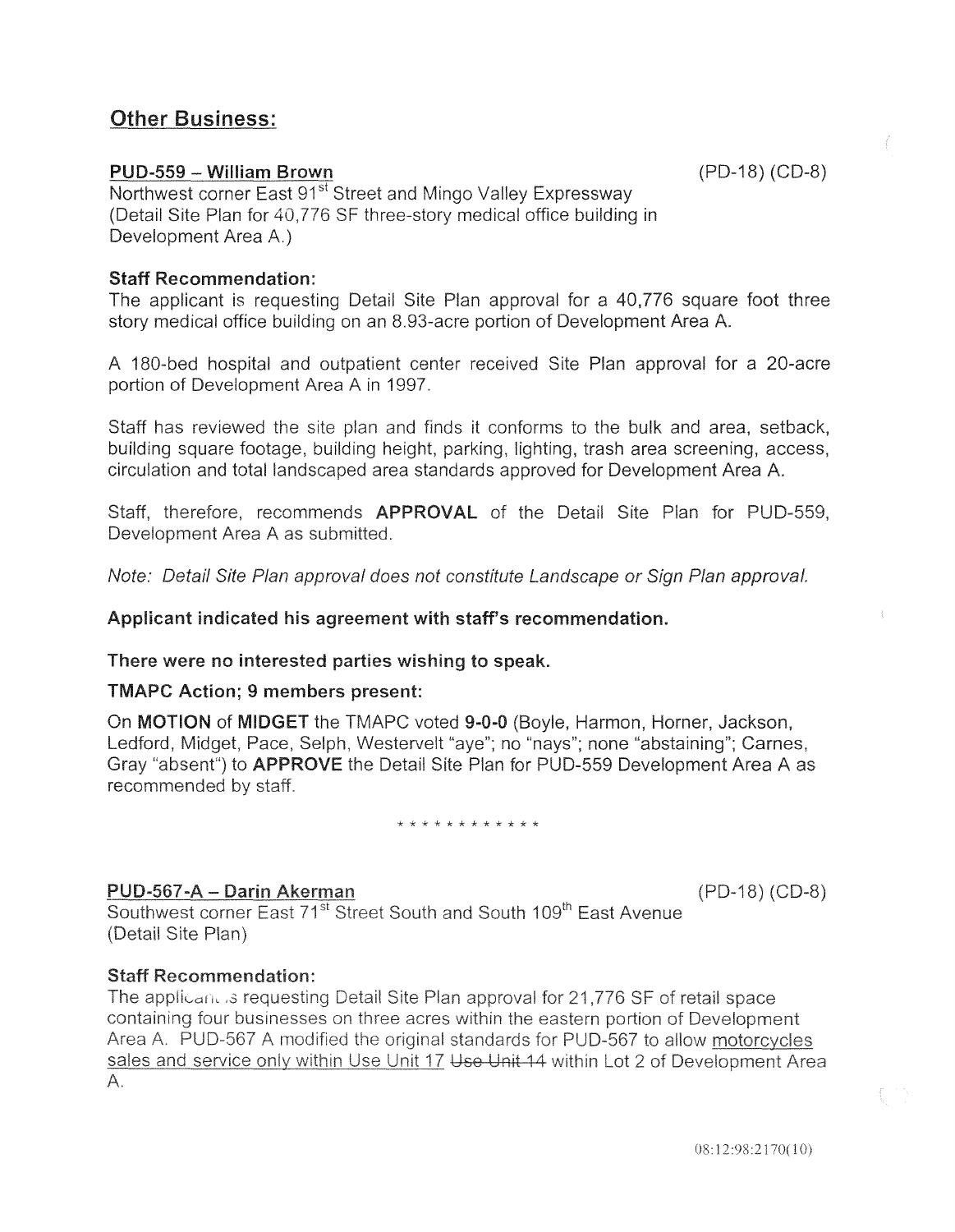Staff has reviewed the site plan and finds conformance to area and bulk, building height and square footage by uses, setback, parking, access and mutual access, circulation and total landscaped area standards of the PUD.

Staff, therefore, recommends APPROVAL of the Detail Site Plan for PUD-567-A, Development Area A, as submitted.

NOTE: Detail Site Plan approval does not constitute Landscape or Sign Plan approval.

#### Applicant was not present.

#### There were no interested parties wishing to speak.

#### TMAPC Action; 9 members present:

On MOTION of HORNER the TMAPC voted 9-0-0 (Boyle, Harmon, Horner, Jackson, Ledford, Midget, Pace, Selph, Westervelt "aye"; no "nays"; none "abstaining"; Carnes, Gray "absent") to APPROVE the Detail Site Plan for PUD-567-A, Development Area A as recommended by staff. (Language deleted is shown as strikeout type, language added or substituted is underline type.)

#### \* \* \* \* \* \* \* \* \* \* \* \*

#### PUD-567 - Dana Hutson

South of southwest corner East 61<sup>st</sup> Street and South Memorial Drive (Detail Site Plan)

#### Staff Recommendation:

The applicant is requesting Detail Site Plan approval for a 4,250 square foot dry cleaning store on a 53,520 square foot (net) parcel that constitutes Development Area E of the PUD 567.

the request and finds conformance to area and bulk, building square height, setback, parking, access, signage, lighting and total landscaped area standards of Development

Staff, therefore, recommends **APPROVAL** of the Detail Site Plan for PUD-567 Development Area E as submitted.

Note: Detail Site Plan approval does not constitute Landscape or Sign Plan approval.

#### Applicant was present and indicated her agreement with staff's recommendation.

were no interested parties wishing to

(PD-18) (CD-8)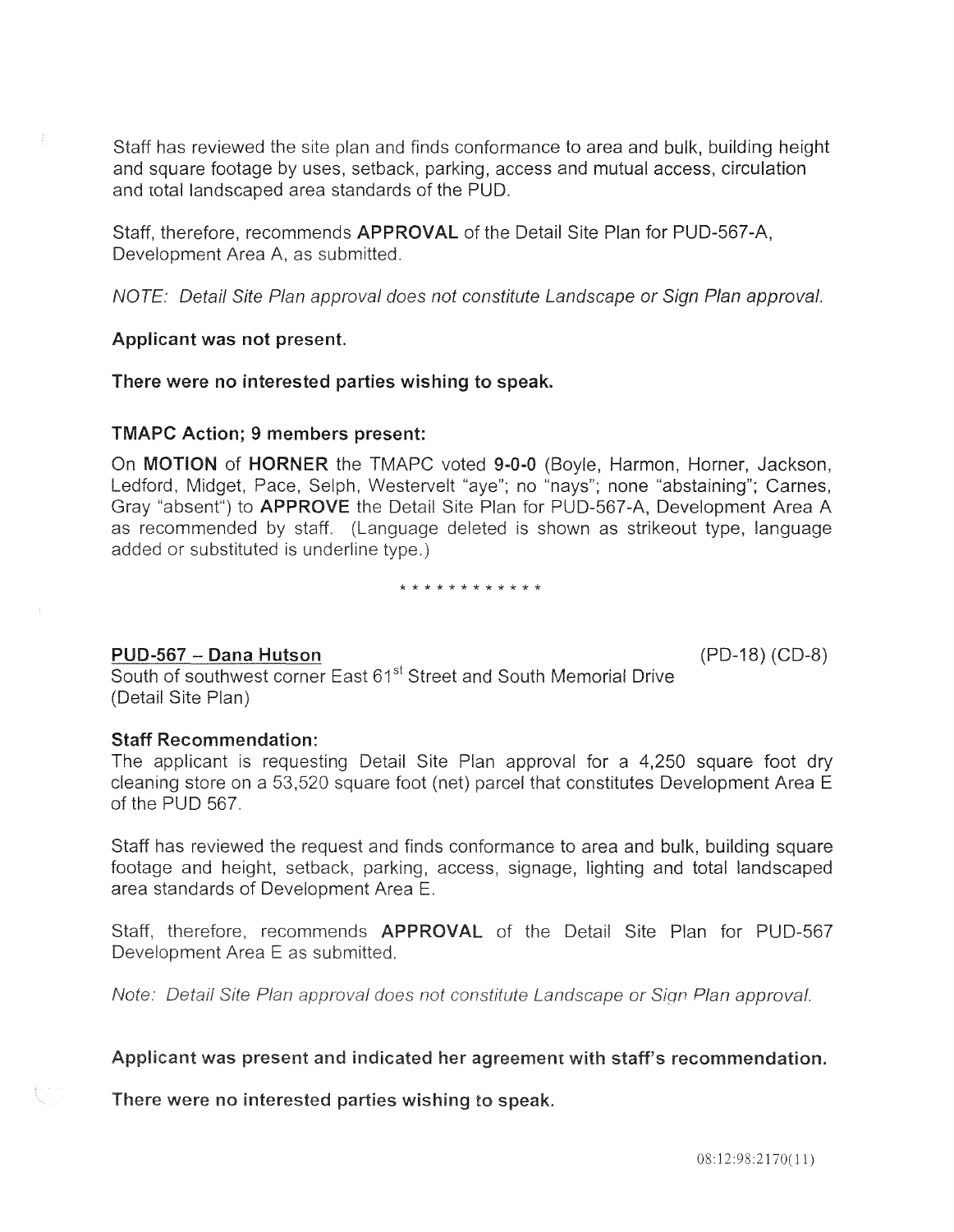## TMAPC Action; 9 members present:

On MOTION of HORNER the TMAPC voted 9-0-0 (Boyle, Harmon, Horner, Jackson, Ledford, Midget, Pace, Selph, Westervelt "aye"; no "nays"; none "abstaining"; Carnes, Gray "absent") to **APPROVE** the Detail Site Plan for PUD-567 as recommended by staff

\* \* \* \* \* \* \* \* \* \* \* \*

## PUD-550- Sack and Associates (PD-5) (CD-5)

Northwest corner of 91<sup>st</sup> East Avenue and Skelly Drive Service Road

## Staff Recommendation:

applicant is requesting Detail Site Plan approval for a two-story 122,000 square foot office and warehouse facility on 23.33 acres (net) within Development Area C.

Staff has reviewed the request and finds the site plan conforms to bulk and area, ilding square footage and height, setback, parking, access, lighting, circulation and total landscaped area standards as approved.

The applicant has requested that the screening details for the west boundary be deferred until Detail Landscape Plan review. The applicant will be meeting with residential property owners along the west boundary of the PUD to determine the most acceptable and effective screening method. Staff notes that the original PUD approval included the condition to "defer consideration of the height of the screening fence and screening of mechanical equipment until the Detail Site Plan Process."

Staff, therefore, recommends APPROVAL of the Detail Site Plan for PUD-550, Development Area C, subject to the following condition:

That the Detail Landscape Plan, including the screening details along the west boundary and the north 132.5 feet of the out-parcel, be reviewed and approved at a TMAPC meeting with notification to abutting residential property owners.

NOTE: Detail Site Plan approval does not constitute Sign or Landscape Plan approval.

#### Applicant was present and indicated his agreement of staff's recommendation.

There were no interested parties wishing to speak.